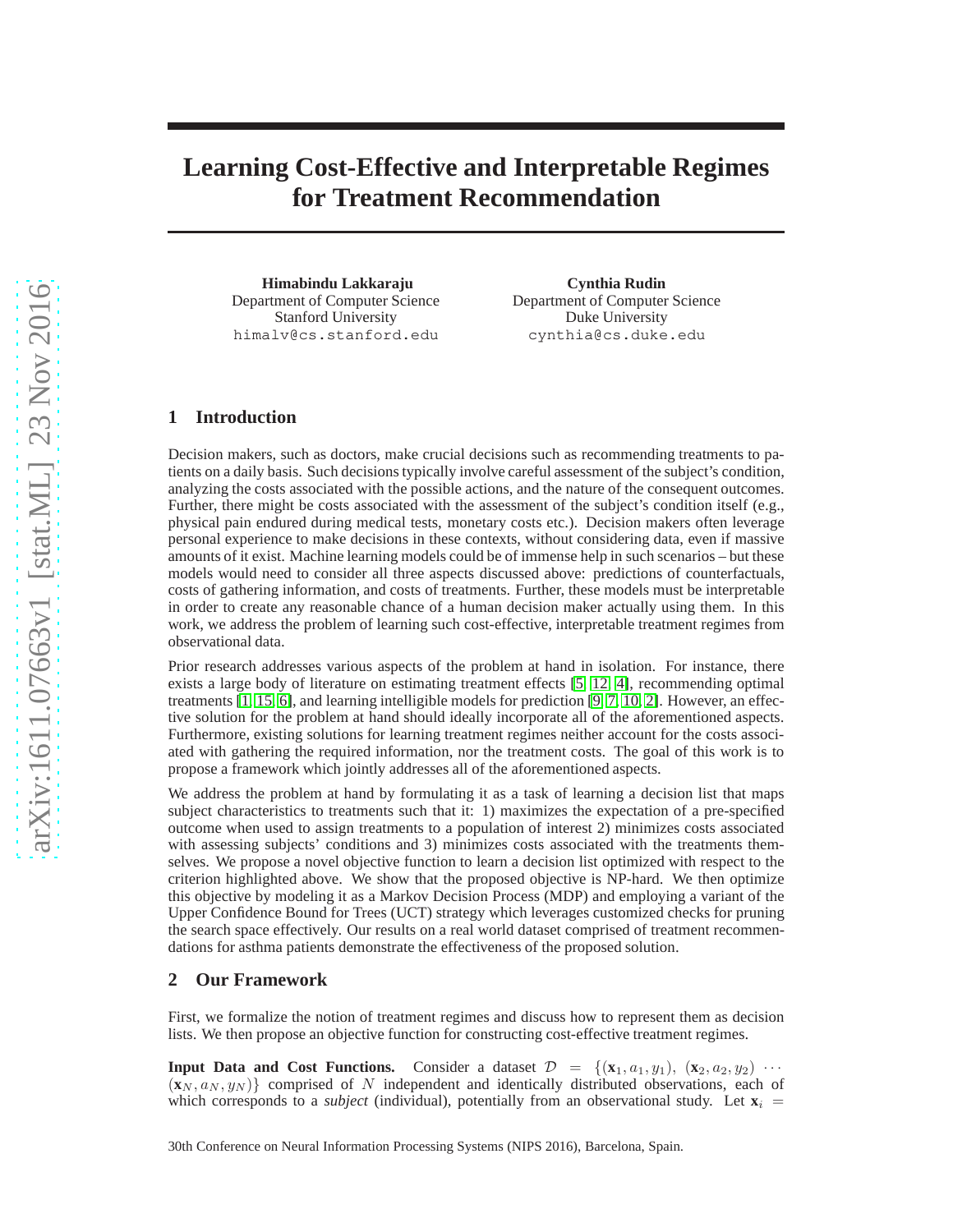$\left[x_i^{(1)}, x_i^{(2)}, \cdots x_i^{(p)}\right] \in [\mathcal{V}_1, \mathcal{V}_2, \cdots \mathcal{V}_p]$  denote the *characteristics* of subject i.  $\mathcal{V}_f$  denotes the set of all possible values that can be assumed by a characteristic  $f \in \mathcal{F} = \{1, 2, \dots p\}$ . Each characteristic  $f \in \mathcal{F}$  can either be a binary, categorical or real valued variable. In the medical setting, example characteristics include patient's age, BMI, gender, glucose level etc., Let  $a_i \in \mathcal{A} = \{1, 2, \dots m\}$ and  $y_i \in \mathbb{R}$  denote the *treatment* assigned to subject i and the corresponding *outcome* respectively. We assume that  $y_i$  is defined such that higher values indicate better outcomes. For example, the outcome of a patient can be regarded as a wellness improvement score that indicates the effectiveness of the assigned treatment.

It can be much more expensive to determine certain subject characteristics compared to others. For instance, a patient's age can be easily retrieved either from previous records or by asking the patient. On the other hand, determining her glucose level requires more comprehensive testing, and is therefore more expensive in terms of monetary costs, time and effort required both from the patient as well as the clinicians. We assume access to functions  $d : \mathcal{F} \to \mathbb{R}$ , and  $d' : \mathcal{A} \to \mathbb{R}$  which return the cost of determining any characteristic in F, and the cost of each treatment  $a \in \mathcal{A}$  respectively.

**Treatment Regimes.** A treatment regime is a function that takes as input the characteristics of any given subject **x** and maps them to an appropriate treatment  $a \in A$ . We employ *decision lists* to express treatment regimes as they tend to be intelligible. A decision list is an ordered list of rules embedded within an if-then-else structure. A treatment regime expressed as a decision list  $\pi$  is a sequence of  $L + 1$  rules  $[r_1, r_2, \dots, r_{L+1}]$ . The last one,  $r_{L+1}$ , is a default rule which applies to all those subjects who do not satisfy any of the previous L rules. Each rule  $r_j$  (except the default rule) is a tuple of the form  $(c_j, a_j)$  where  $a_j \in A$ , and  $c_j$  represents a *pattern* which is a conjunction of one or more predicates. Each predicate takes the form  $(f, o, v)$  where  $f \in \mathcal{F}$ ,  $o \in \{ =, \neq, \leq, \geq, \lt,, \gt\}$ , and  $v \in V_f$  denotes some value v that can be assumed by the characteristic f (Eg., Age  $\geq 40 \land$ Gender=Female"). We define an indicator function, *satisfy*( $x_i$ ,  $c_j$ ), which returns a 1 if  $x_i$  satisfies  $c_j$  and 0 otherwise.

The rules in  $\pi$  partition the dataset D into  $L + 1$  groups:  $\{R_1, R_2 \cdots R_L, R_{\text{default}}\}$ . A group  $\mathcal{R}_j$ , where  $j \in \{1, 2, \dots L\}$ , is comprised of those subjects that satisfy  $c_j$  but do not satisfy any of  $c_1, c_2, \cdots c_{j-1}$ . This can be formally written as:

<span id="page-1-0"></span>
$$
\mathcal{R}_{j} = \left\{ \mathbf{x} \in [\mathcal{V}_{1} \cdots \mathcal{V}_{p}] \mid \text{satisfy}(\mathbf{x}, c_{j}) \land \bigwedge_{t=1}^{j-1} \neg \text{satisfy}(\mathbf{x}, c_{t}) \right\}.
$$
 (1)

The treatment assigned to each subject by  $\pi$  is determined by the group that he/she belongs to. More formally,

$$
\pi(\mathbf{x}_i) = \sum_{l=1}^{L} a_l \, \mathbb{1}(\mathbf{x}_i \in \mathcal{R}_l) + a_{\text{default}} \, \mathbb{1}(\mathbf{x}_i \in \mathcal{R}_{\text{default}})
$$
\n(2)

Similarly, the cost incurred when we assign a treatment to the subject i (*treatment cost*) according to the regime  $\pi$  is given by:

<span id="page-1-2"></span>
$$
\phi(\mathbf{x}_i) = d'(\pi(\mathbf{x}_i))\tag{3}
$$

where the function d' (defined previously) takes as input a treatment  $a \in \mathcal{A}$  and returns its cost.

We can also define the cost incurred in assessing the condition of a subject i (*assessment cost*) as per the regime  $\pi$ . Note that a subject i belongs to the group  $\mathcal{R}_i$  if and only if the subject does not satisfy the conditions  $c_1 \cdots c_{j-1}$ , but satisfies the condition  $c_j$  (Refer to Eqn. [1\)](#page-1-0). This implies that the assessment cost incurred for this subject  $i$  is the sum of the costs of all the characteristics that appear in  $c_1 \cdots c_j$ . If  $\mathcal{N}_l$  denotes the set of all the characteristics that appear in  $c_1 \cdots c_l$ , the assessment cost of the subject i as per the regime  $\pi$  can be written as:

<span id="page-1-1"></span>
$$
\psi(\mathbf{x}_i) = \sum_{l=1}^{L} \left[ \mathbb{1}(\mathbf{x}_i \in \mathcal{R}_l) \times \left( \sum_{e \in \mathcal{N}_l} d(e) \right) \right]. \tag{4}
$$

**Objective Function.** We first formalize the notions of expected outcome, assessment, and treatment costs of a treatment regime  $\pi$  with respect to the dataset  $\mathcal{D}$ .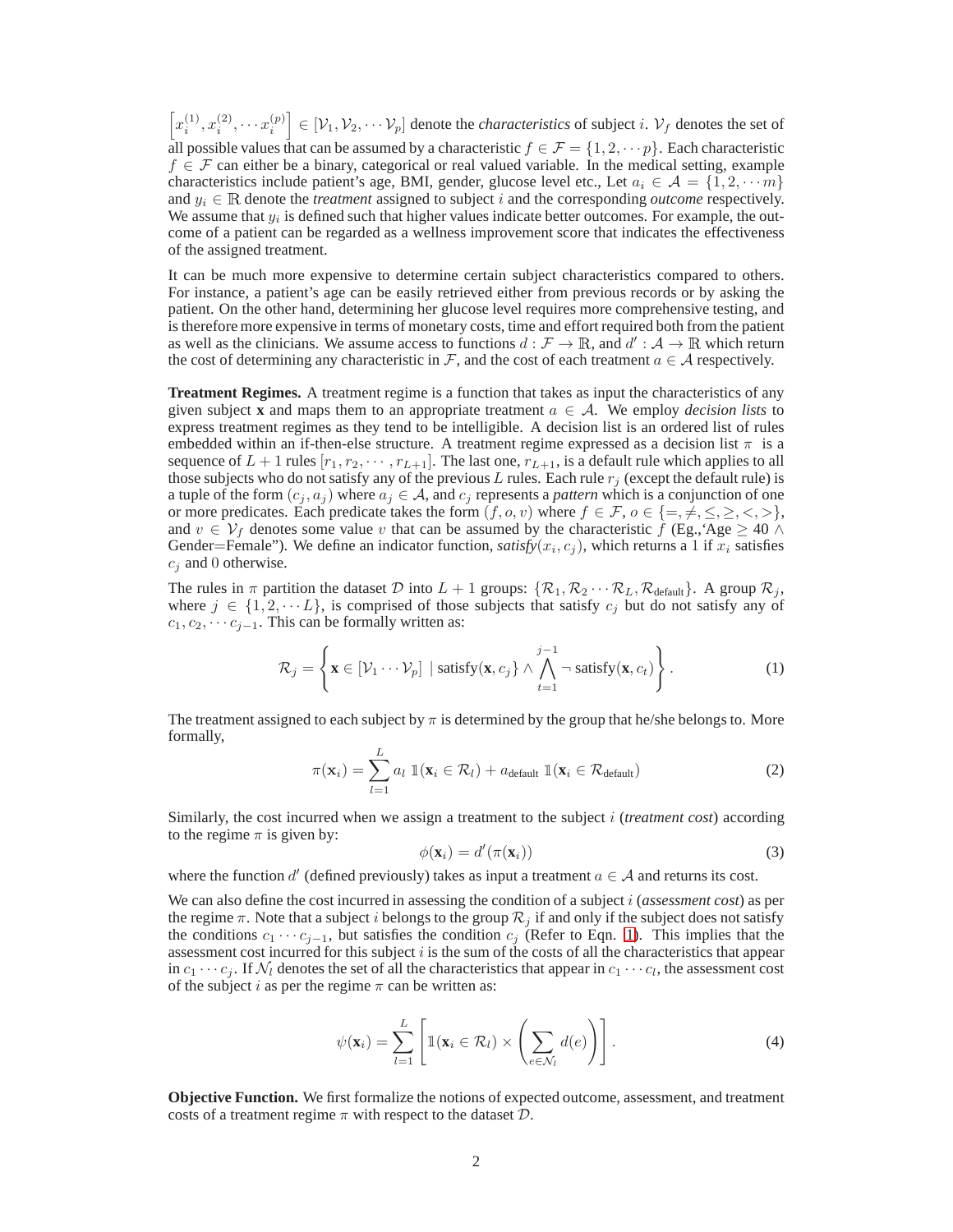

<span id="page-2-1"></span>Figure 1: Regime for treatment recommendations for asthma patients output by our framework; Q refers to quick-relief, and C corresponds to controller drugs (C is higher cost than Q); Attributes in blue are least expensive.

The quality of the regime  $\pi$  is partly determined by the expected outcome when all the subjects in  $\mathcal D$ are assigned treatments according to  $\pi$ . The higher the value of such an expected outcome, the better the quality of the regime  $\pi$ . There is, however, one caveat to computing the value of this expected outcome – we only observe the outcome  $y_i$  resulting from assigning  $\mathbf{x}_i$  to  $a_i$  in the data  $D$ , and not any of the counterfactuals. To address this problem, we compute the expected outcome of a given regime  $\pi$  using doubly robust estimation [\[11\]](#page-4-10):

$$
g_1(\pi) = \frac{1}{N} \sum_{i=1}^{N} \sum_{a \in \mathcal{A}} \left[ \frac{\mathbb{1}(a_i = a)}{\hat{\omega}(x_i, a)} \{y_i - \hat{y}(x_i, a)\} + \hat{y}(x_i, a) \right] \mathbb{1}(\pi(x_i) = a)
$$
(5)

 $\hat{\omega}(x_i, a)$  denotes the probability that the subject i with characteristics  $x_i$  is assigned to treatment a in the data  $D.$   $\hat{\omega}$  represents the propensity score model. In practice, we fit a multinomial logistic regression model on  $D$  to learn this function. Our framework does not impose any constraints on the functional form of  $\hat{\omega}$ .  $\hat{y}$  corresponds to the outcome regression model and is learned in our experiments by fitting a linear regression model on  $D$  prior to optimizing for the treatment regimes.

The assessment cost of a subject i w.r.t. the regime  $\pi$  is given in Eqn. [4.](#page-1-1) The expected assessment cost across the entire population can be computed as:

$$
g_2(\pi) = \frac{1}{N} \sum_{i=1}^{N} \psi(\mathbf{x}_i).
$$
 (6)

The treatment cost for a subject i who is assigned treatment using regime  $\pi$  is given in Eqn. [3.](#page-1-2) The expected treatment cost across the entire population can be computed as:

$$
g_3(\pi) = \frac{1}{N} \sum_{i=1}^{N} \phi(\mathbf{x}_i).
$$
 (7)

The smaller the expected assessment and treatment costs of a regime, the more desirable it is in practice.

Given the observational data D and a set of all possible combinations of candidate rules  $C(\mathcal{L})$ , our objective is to maximize  $g_1(\pi)$ , and minimize  $g_2(\pi)$  and  $g_3(\pi)$ :

<span id="page-2-0"></span>
$$
\underset{\pi \in C(\mathcal{L}) \times \mathcal{A}}{\arg \max} \lambda_1 g_1(\pi) - \lambda_2 g_2(\pi) - \lambda_3 g_3(\pi). \tag{8}
$$

The  $\lambda$ 's in Eqn. [8](#page-2-0) are non-negative weights that scale the relative influence of terms in the objective.

The above objective function is NP-Hard [\[8\]](#page-4-11). We model this objective using a Markov Decision Process and employ a variant of Upper Confidence Bound on Trees (UCT) algorithm which incorporates customized strategies for effectively pruning the search space. A proof for NP-Hardness of Eqn. [8](#page-2-0) and a detailed optimization procedure for the same is provided in the Appendix [\[8\]](#page-4-11).

### **3 Experimental Evaluation**

Here, we discuss the detailed experimental evaluation of our framework. First we analyze the outcomes obtained and costs incurred when recommending treatments using our approach. Then, we qualitatively analyze the treatment regime produced by our framework.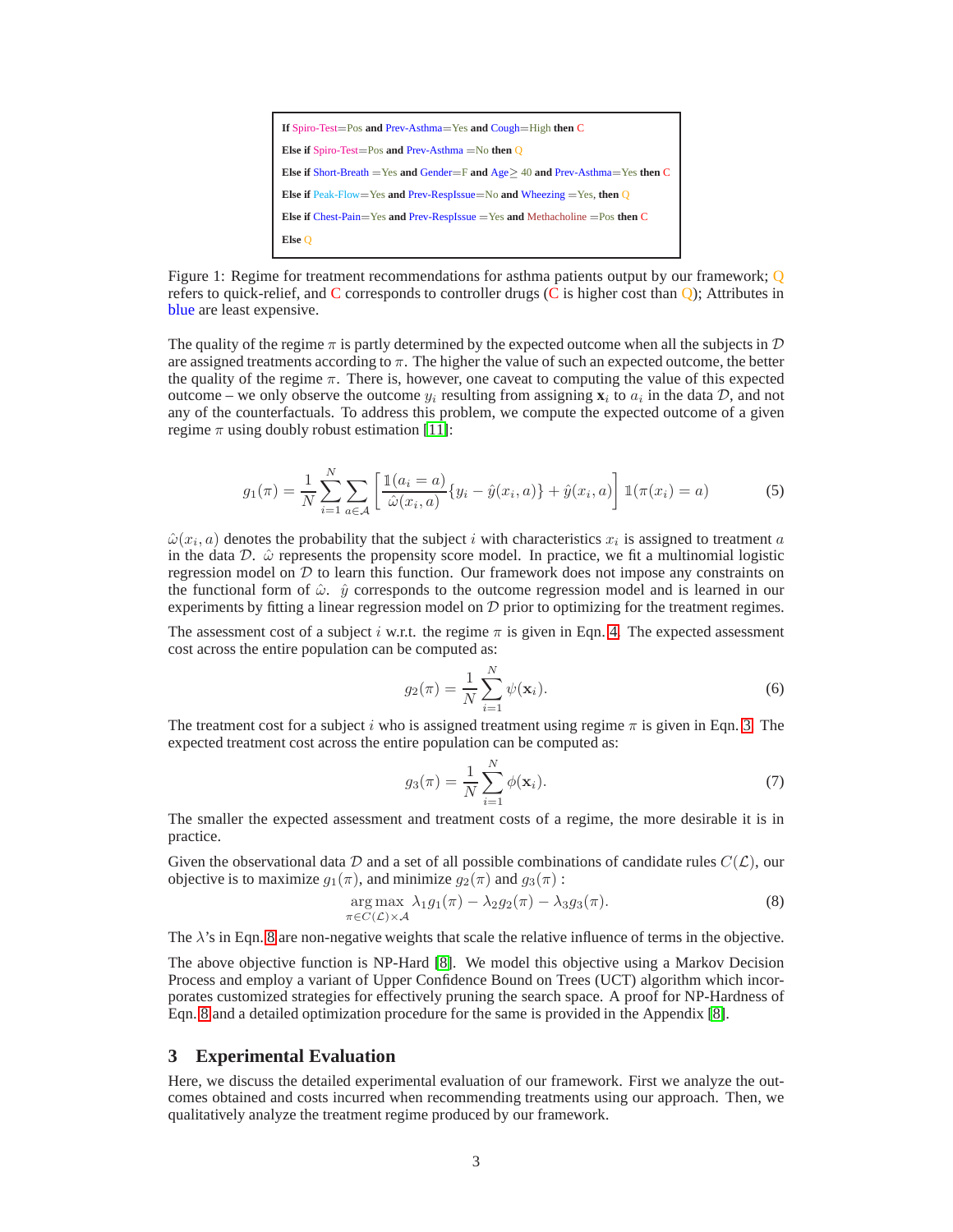|                | Avg.<br>Outcome | Avg.<br>Assess Cost | Avg.<br><b>Treat Cost</b> | Avg. $#$ of<br>Characs. | List<br>Len |
|----------------|-----------------|---------------------|---------------------------|-------------------------|-------------|
| <b>CITR</b>    | 74.38           | 13.87               | 11.81                     | 7.23                    | 6           |
| IPTL           | 71.88           | 18.58               | 11.83                     | 7.87                    | 8           |
| <b>MCA</b>     | 70.32           | 19.53               | 12.01                     | 10.23                   |             |
| OWL (Gaussian) | 71.02           | 25                  | 12.38                     | 16                      |             |
| OWL (Linear)   | 71.02           | 25                  | 12.38                     | 16                      | ۰           |
| Human          | 68.32           |                     | 12.28                     |                         |             |

<span id="page-3-1"></span>Table 1: Results for Treatment Regimes. Our approach: CITR; Baselines: IPTL, MCA, OWL; Human refers to the setting where doctors assigned treatments.

|                    | <b>Asthma Dataset</b>                                                                                                                                                                                                                                      |  |  |
|--------------------|------------------------------------------------------------------------------------------------------------------------------------------------------------------------------------------------------------------------------------------------------------|--|--|
| # of Data Points   | 60048                                                                                                                                                                                                                                                      |  |  |
| Characteristics    | age, gender, BMI, BP, short breath, temperature,<br>cough, chest pain, wheezing, past allergies, asthma history,<br>family history, has insurance (cost 1)<br>peak flow test $(cost = 2)$<br>spirometry test (cost = 4)<br>methacholine test (cost = $6$ ) |  |  |
| Treatments & Costs | quick relief $(cost = 10)$<br>controller drugs ( $cost = 15$ )                                                                                                                                                                                             |  |  |
| Outcomes & Scores  | no asthma attack for $>$ 4 months (score = 100)<br>no asthma attack for 2 months (score $= 66$ )<br>no asthma attack for 1 month (score $=$ 33)<br>asthma attack in less than 2 weeks (score $= 0$ )                                                       |  |  |

<span id="page-3-0"></span>Table 2: Summary of dataset.

**Dataset.** Our dataset (see Table [2\)](#page-3-0) captures details of about 60K **asthma** patients [\[7\]](#page-4-7). For each of these 60K patients, various attributes such as demographics, symptoms, past health history (cost  $=$ 1), test results for peak-flow (cost = 2), spirometry (cost = 4), methacholine (cost = 6) have been recorded. Each patient in the dataset was prescribed either quick relief medications ( $cost = 10$ ) or long term controller drugs ( $cost = 15$ ). Further, the outcomes in the form of time to the next asthma attack (after the treatment began) were recorded. The longer this interval, the better the outcome, and the higher the outcome score.

**Baselines.** We compared our framework to the following state-of-the-art treatment recommendation approaches: 1) Outcome Weighted Learning (OWL) [\[17\]](#page-4-12) 2) Modified Covariate Approach (MCA) [\[14\]](#page-4-13) 3) Interpretable and Parsimonious Treatment Regime Learning (IPTL) [\[16\]](#page-4-14). While none of these approaches explicitly account for treatment costs or costs required for gathering the subject characteristics, MCA and IPTL minimize the number of characteristics/covariates required for deciding the treatment of any given subject. OWL, on the other hand, often uses all the characteristics available in the data when assigning treatments.

**Quantitative Analysis.** We analyzed the performance of our approach CITR (Cost-effective, Interpretable Treatment Regimes) w.r.t. various metrics such as: average outcome obtained (Avg. Outcome), average assessment and treatment costs (Avg. Assess Cost, Avg. Treat Cost), average no. of characteristics (Avg. # of Characs.) used to determine treatment of any given patient, and number of rules in the rule list (List Len). These results are shown in Table [1.](#page-3-1) It can be seen that the treatment regimes produced by our approach results in better average outcomes with lower costs. It is also interesting that our approach produces more concise lists with fewer rules compared to the baselines. While the treatment costs of all the baselines are similar, there is some variation in the average assessment costs and the outcomes. IPTL turns out to be the best performing baseline in terms of the average outcome, average assessment costs, and average number of characteristics. The last line of Table [1](#page-3-1) shows the average outcomes and the average treatment costs computed empirically on the observational data.

**Qualitative Analysis.** The treatment regime produced by our approach on the asthma dataset is shown in Figure [1.](#page-2-1) It can be seen that methacholine test, which is more expensive, appears at the end of the regime. This ensures that only a small fraction of the population (8.23%) is burdened by its cost. Furthermore, it turns out that though the spirometry test is slightly more expensive than patient